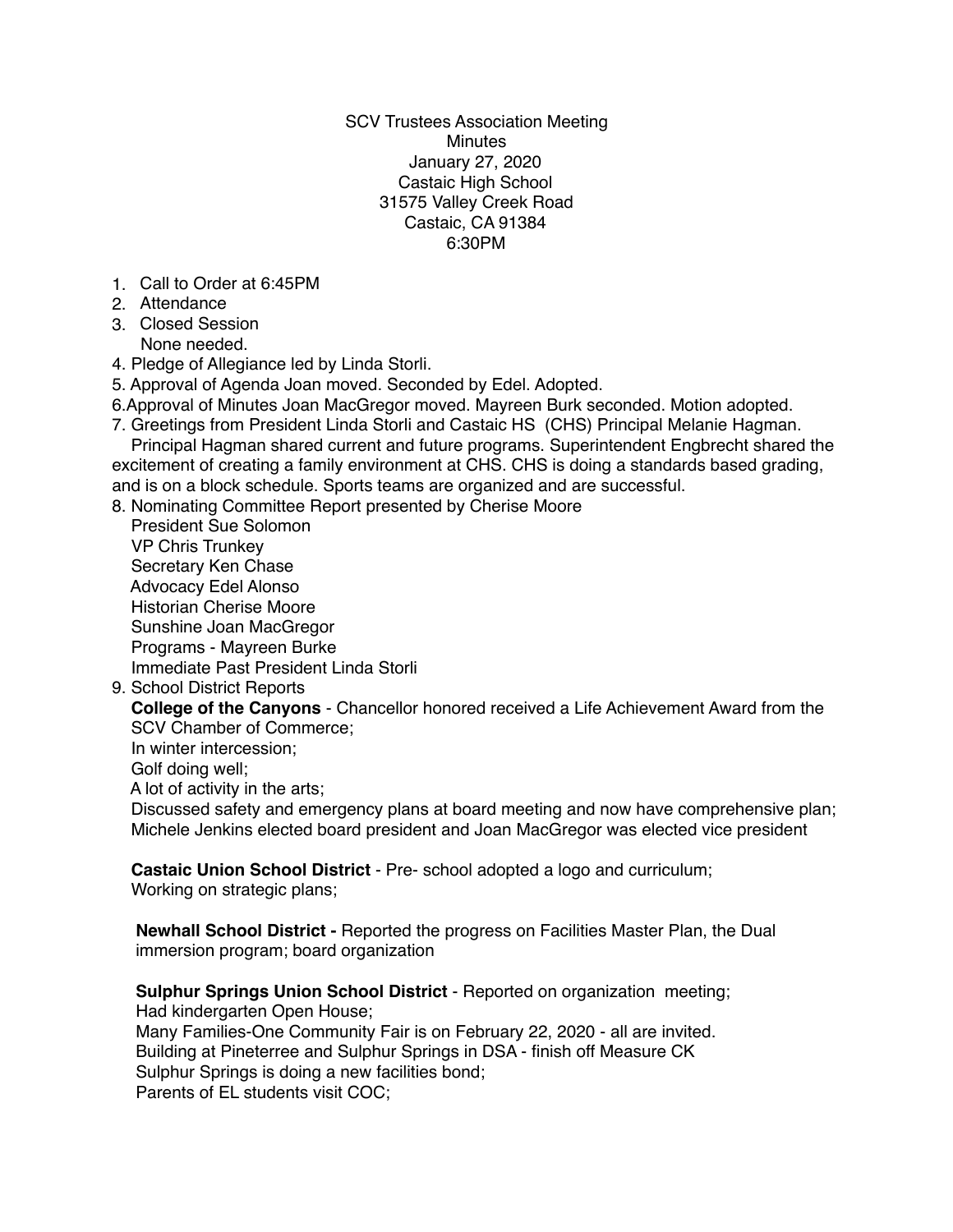Expressed gratitude to Wm. S. Hart District for how they managed the incident at Saugus;

## **Saugus Union School District -**

 Expressed appreciation to Wm. S. Hart District for response to the crisis at Saugus; Shared process on risk assessment;

Completed a tremendous amount of facilities projects over winter break;

Working on plan to do construction at Helmers;

 Superintendent Hawkins presented to the Board, Maslows before Bloom - Focus on Social and Emotional Learning (SEL)

 Superintendent and 2 board members attended presentation by Secret Service and are looking at recommendations;

## **Wm. S.Hart Union High School District -**

Superintendent Engbrecht is retiring as of March 1, 2020; She was recognized by the SCV Trustees Association;

Linda Storli was elected school board president and Cherise Moore is clerk;

Cherise Moore thanked the community for their support of Saugus HS;

Ms. Moore discussed activities and plans for recovery;

Wellness centers are in most of Hart's schools;

There will be some changes to the quad at Saugus HS that are immediate to ease pain;

10. Advocacy Report

 Edel Alonso reported on the election for Proposition 13 on March 3, 2020 ballot, and the Split Roll Bond that is potentially slated for the November 2020 ballot;

11. CSBA Report

 Cherise Moore introduced the CSBA reps Sturgeon and Hobbs; she referred everyone to CSBA website for legislative updates; CSBA Leg Day is March 17, 2020 - the same time as the KHTS trip; The Full & Fair Funding Initiative is delayed due to the timing of bond measures; CSBA execs pulled it without discussion of the delegate assembly. The initiative may be pushed out 2-4 years; focus for leg day mental health, special ed, early child hood, CALSTRS and PERS, LCFF funding through the ballot measure. Governor's budget adds to education, but there's no more relief for pensions.

 Community Colleges have a rough time financially - San Francisco Community College is struggling;

12. Schools as Voting Centers

 Superintendent Engbrecht reported that Stephanie English "had the backs" of the school districts at the meeting. She described impact on Hart. Districts provided alternate locations. Saugus and Sulphur shared actions they took to impact results. Newhall needs to follow-up with their rep to see if there are changes. Castaic reported their administration was happy. College of the Canyons is used for voting.

- 13.Superintendent Evaluations Linda Storli moved to table the item. Seconded by Ken Chase. Motion adopted.
- 14. Officer Elections Joan MacGregor moved to approve the candidates. Seconded by Linda Storli. Motion adopted.

Presentations were made to outgoing officers.

15.Approval of 2020 SCV Trustees Association Meeting Calendar Chris Trunkey moved to approve the 2020 meeting calendar. Linda Storli seconded. Motion adopted

January 27, 2020